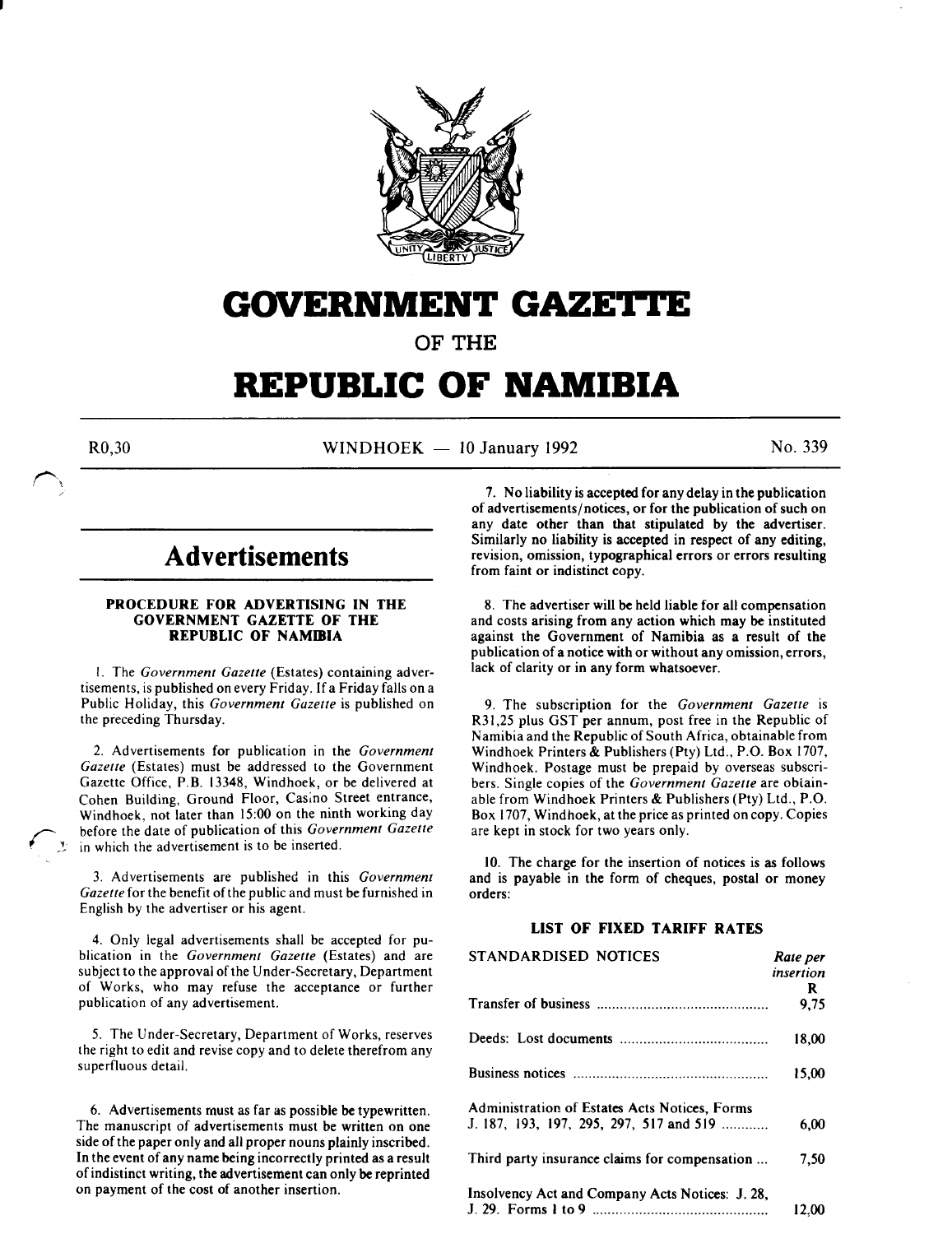| $J.B.$ - Forms 2 and 6 - additional statements<br>according to word count table, added to the basic   |        |                                                                                                                                                                                                                       | 33,00          |
|-------------------------------------------------------------------------------------------------------|--------|-----------------------------------------------------------------------------------------------------------------------------------------------------------------------------------------------------------------------|----------------|
| traffic.                                                                                              |        | Liquidators' and other appointees' notices                                                                                                                                                                            | 21,00          |
| Change of name (two insertions)                                                                       | 90.00  | SALES IN EXECUTION AND OTHER PUBLIC SALES:                                                                                                                                                                            |                |
| Naturalisation notices (including a reprint for the                                                   | 6,00   |                                                                                                                                                                                                                       | 54,00          |
|                                                                                                       |        |                                                                                                                                                                                                                       |                |
|                                                                                                       |        | Public auctions, sales and tenders:                                                                                                                                                                                   |                |
| Unclaimed moneys - only in the Government<br>Gazette, closing date 15 January (per entry of           |        |                                                                                                                                                                                                                       | 18,00          |
|                                                                                                       |        |                                                                                                                                                                                                                       | 45,00          |
|                                                                                                       | 2,50   |                                                                                                                                                                                                                       | 69,00          |
|                                                                                                       | 15,00  | <b>ORDERS OF THE COURT:</b>                                                                                                                                                                                           |                |
|                                                                                                       | 6,00   | Provisional and final liquidations or sequestra-                                                                                                                                                                      | 42,00          |
| NON-STANDARDISED NOTICES                                                                              |        | Reduction or change in capital mergers, offers of                                                                                                                                                                     | 100,00         |
| Company notices:                                                                                      | R      | Judical managements, curator bonis and similar                                                                                                                                                                        | 100,00         |
| Short notices: Meetings, resolutions, offers of<br>compromise, conversions of companies, voluntary    |        | Supersession and discharge of petitions (J. 158)                                                                                                                                                                      | 12,00<br>12,00 |
| windings-up, et.: closing of members' registers<br>for transfer and/or declarations of dividends      | 33.00  | 11. The charge for the insertion of advertisements other<br>than the notices mentioned in paragraph 10 is at the rate<br>of R2,50 per cm double column. (Fractions of a cm must be                                    |                |
| Declaration of dividends with profit statements,                                                      | 75,00  | calculated as a cm).                                                                                                                                                                                                  |                |
| Long notices: Transfers, changes in respect of<br>shares or capital, redemptions, resolutions, volun- | 100,00 | 12. No advertisements shall be inserted unless the charge<br>is prepaid. Cheques, drafts, postal or money orders must be<br>made payable to the Under-Secretary, Department of<br>Works, Private Bag 13348, Windhoek. |                |
|                                                                                                       |        |                                                                                                                                                                                                                       |                |

#### FORM J 187 LIQUIDATION AND DISTRIBUTION ACCOUNTS IN DECEASED ESTATES LYING FOR INSPECTION

In terms of section 35(5) of Act 66 of 1965, notice is hereby given that copies of the liquidation and distribution accounts (first and final, *unless otherwise stated)* in the estates specified below will be open for the inspection of all persons interested therein for a period of 21 days (or shorter or longer *if specially stated)* from the date specified or from the date of publication hereof, whichever may be the later, and at the offices of the Master and Magistrates as stated.

Should no objection thereto be lodged with the Master concerned during the specified period, the executors will proceed to make payments in accordance with the accounts.

456/91 MARTINS Sophia Aletta, 181027 00 0500 3, Farm Lorette, District Aranos. Aranos, Windhoek. Standard Bank Namibia Ltd., (Registered Bank), Trustee Branch, P.O. Box 2164, Windhoek.

614/88 KOCH Frederick Johan Wilhem Koch, 440500 40 1002 26, Erf No. 587, Sewendelaan, Okahandja. Third. 14 days. Okahandja, Windhoek. I.R. McLaren, Investment Trust Co. (Pty) Ltd., P.O. Box 21204, Windhoek.

#### FORM J 193

#### NOTICE TO CREDITORS IN DECEASED ESTATES

All persons having claims against the estates mentioned below are hereby called upon to lodge their claims with the executors concerned, whithin 30 days (or otherwise as indicated) calculated from the date of publication hereof. The information is given in the following order: Estate number, surname and christian names, date of birth, identity number, last address, date of death; surviving spouse's names, surname, date of birth and identity number; name and address of executor or authorised agent, period allowed for lodgement of *claims* if *other than 30 days.* 

531/91 LENSING Petrus Ralph, 25 October 1931, 311025 OJ 0001 9, Farm Brikwa No. 635, District Gobabis, 19 November 1991. Johanna Petronella Lensing (born Marais), 26 March 1937, 370326 01 0003 2. Mrs. J.P. Lensing, c/o P.O. Box 210, Gobabis. K.S. Dannhauser, P.O. Box 210, Gobabis.

409/91 STRAUSS Hester Wilhelmina, Windhoek, II June 1953,530611 01 0038 I, Farm Gousblom, Aranos, 17 August 1991. Du Plessis & Taylor, P.O. Box 154, Upington. 30 days.